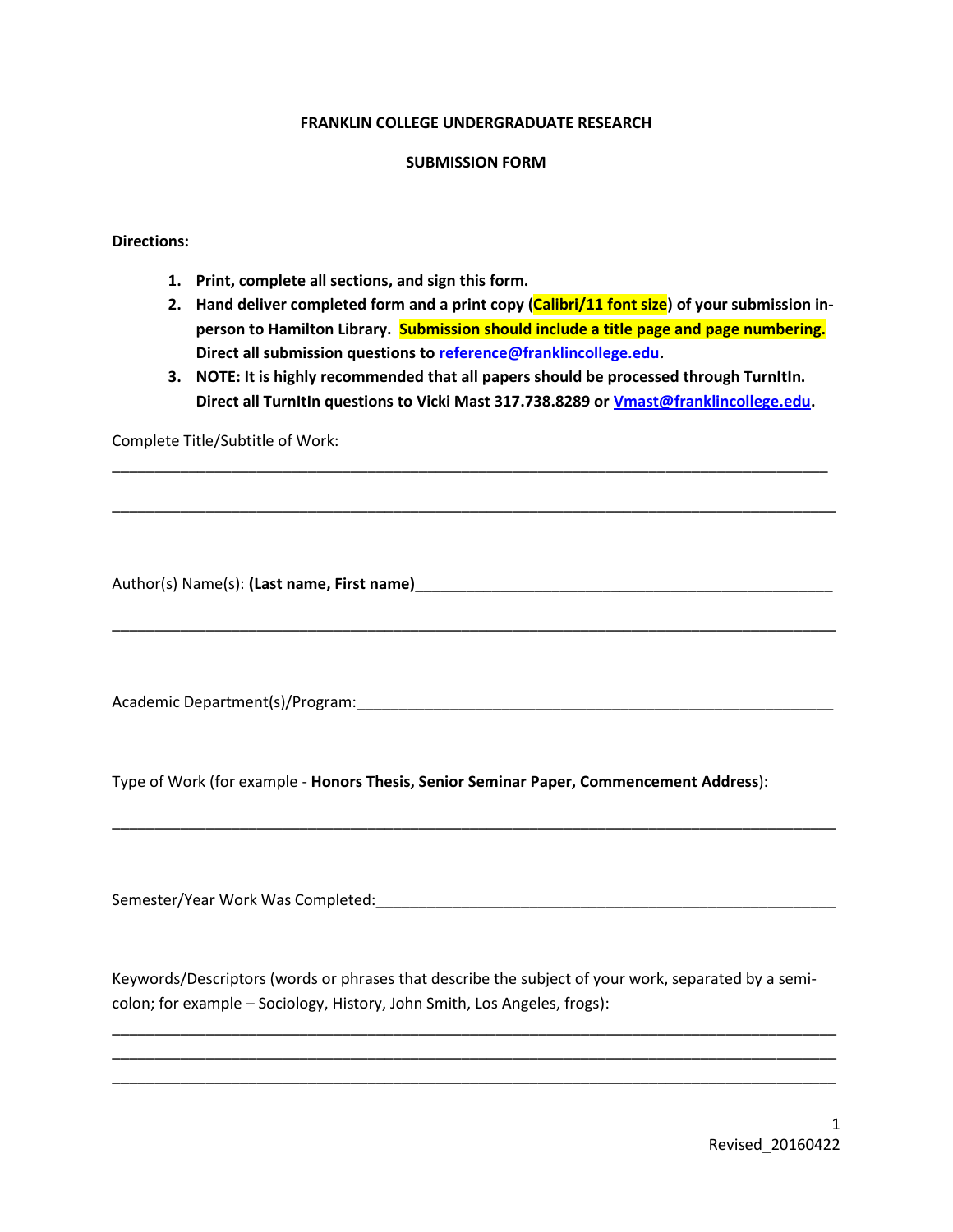## Abstract or Summary of Content:

By submitting this form, I affirm the following provisions:

- I am the author of this work and it represents my own original work
- As the author, I hold the copyright to this work, regardless of whether I have registered my copyright in any way.
- Because I hold the copyright, I have the exclusive rights to reproduce, distribute, perform, display, and prepare derivatives of this work.
- I have not assigned my copyright to any entity in any manner which would limit my ability to execute this assignment of a non-exclusive license to Franklin College.
- I grant Franklin College the non-exclusive rights to preserve my work as part of academic history and to use it for teaching purposes and/or institutional research & assessment.

# **Sign & Date below to indicate the level of access you desire**:

**Option 1** : [Open Access] I have read the above statements and **agree** to make my work available to the community and to the global scholarly community in our permanent digital archive, the Franklin College Digital Repository or its successor technology.

| Signed                 | Date |
|------------------------|------|
|                        |      |
| <b>Faculty Advisor</b> | Date |

### **OR**

**Option 2** : [Restricted] I have read the above statements and I **do not want** to make my work available to the global scholarly community. The print version of my work will be available in the Archives, but **NOT** for interlibrary loan purposes, and access to the digital version deposited in the Franklin College Digital Repository or its successor technology will be restricted to the current community.

| Signed          | Date |
|-----------------|------|
| Faculty Advisor | Date |